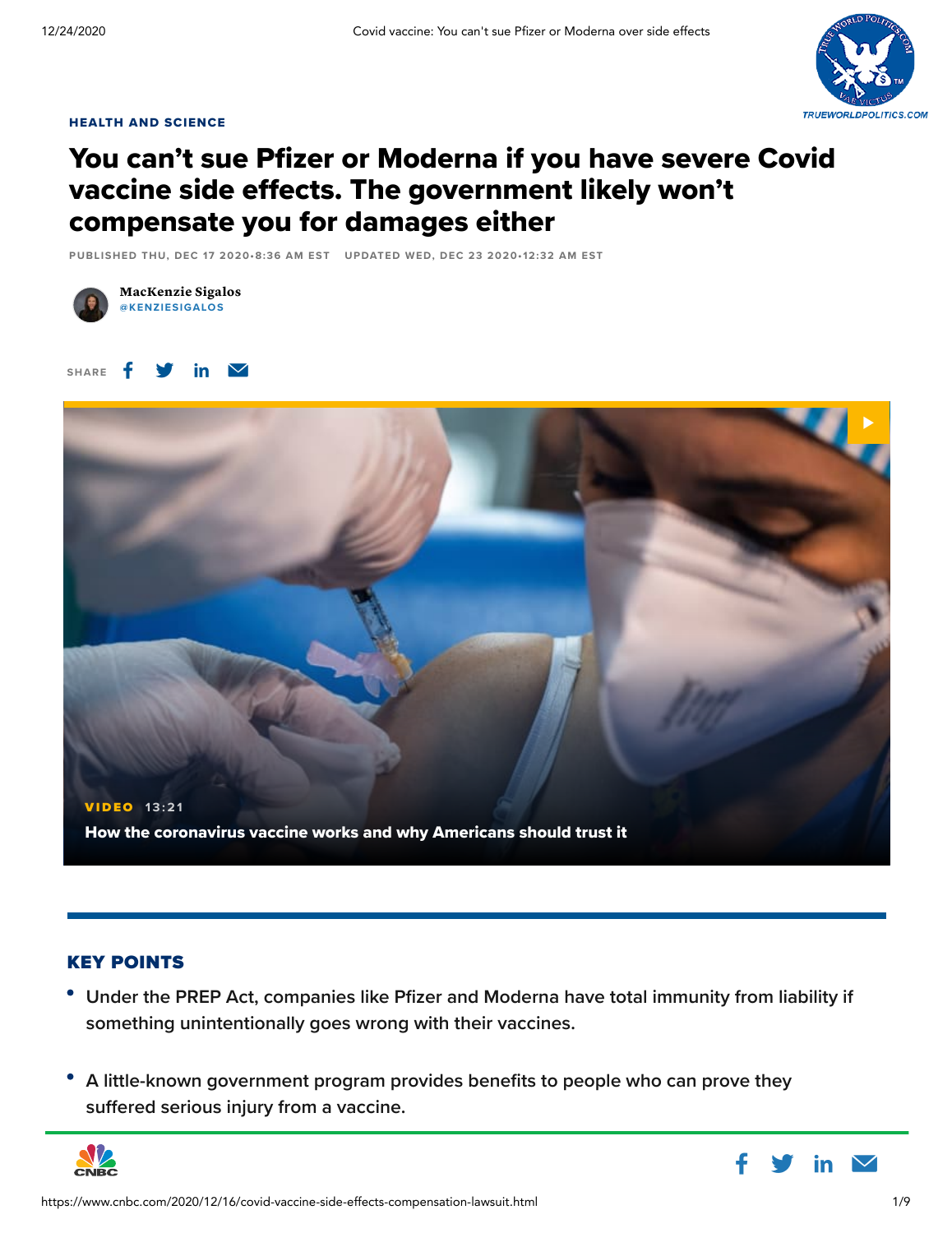If you experience severe side effects after getting a [Covid](https://www.cnbc.com/2020/12/15/coronavirus-live-updates.html) vaccine, lawyers tell CNBC there is basically no one to blame in a U.S. court of law.

The federal government has granted companies like [Pfizer](https://www.cnbc.com/quotes/?symbol=PFE) and [Moderna](https://www.cnbc.com/quotes/?symbol=MRNA) immunity from liability if something unintentionally goes wrong with their vaccines.

"It is very rare for a blanket immunity law to be passed," said Rogge Dunn, a Dallas labor and employment attorney. "Pharmaceutical companies typically aren't offered much liability protection under the law."

You also can't sue the Food and Drug Administration for authorizing a vaccine for emergency use, nor can you hold your employer accountable if they mandate inoculation as a condition of employment.

Congress [created](https://www.federalregister.gov/documents/2010/10/15/2010-25110/countermeasures-injury-compensation-program-cicp-administrative-implementation-interim-final-rule) a fund specifically to help cover lost wages and out-of-pocket medical expenses for people who have been irreparably harmed by a "covered countermeasure," such as a vaccine. But it is difficult to use and rarely pays. Attorneys say it has compensated less than 6% of the claims filed in the last decade.

### Immune to lawsuits

In February, Health and Human Services Secretary Alex Azar invoked the Public Readiness and Emergency Preparedness Act. The 2005 law empowers the [HHS secretary](http://govinfo.gov/content/pkg/FR-2020-03-17/pdf/2020-05484.pdf) to provide legal protection to companies making or distributing critical medical supplies, such as vaccines and treatments, unless there's "willful misconduct" by the company.The protection lasts until 2024.

That means that for the next four years, these companies "cannot be sued for money damages in court" over injuries related to the [administration](https://crsreports.congress.gov/product/pdf/LSB/LSB10443) or use of products to treat or protect against [Covid.](https://www.cnbc.com/coronavirus/)

HHS declined CNBC's request for an interview.

Dunn thinks a big reason for the unprecedented protection has to do with the expedited timeline.

"When the government said, 'We want you to develop this four or five times faster than you



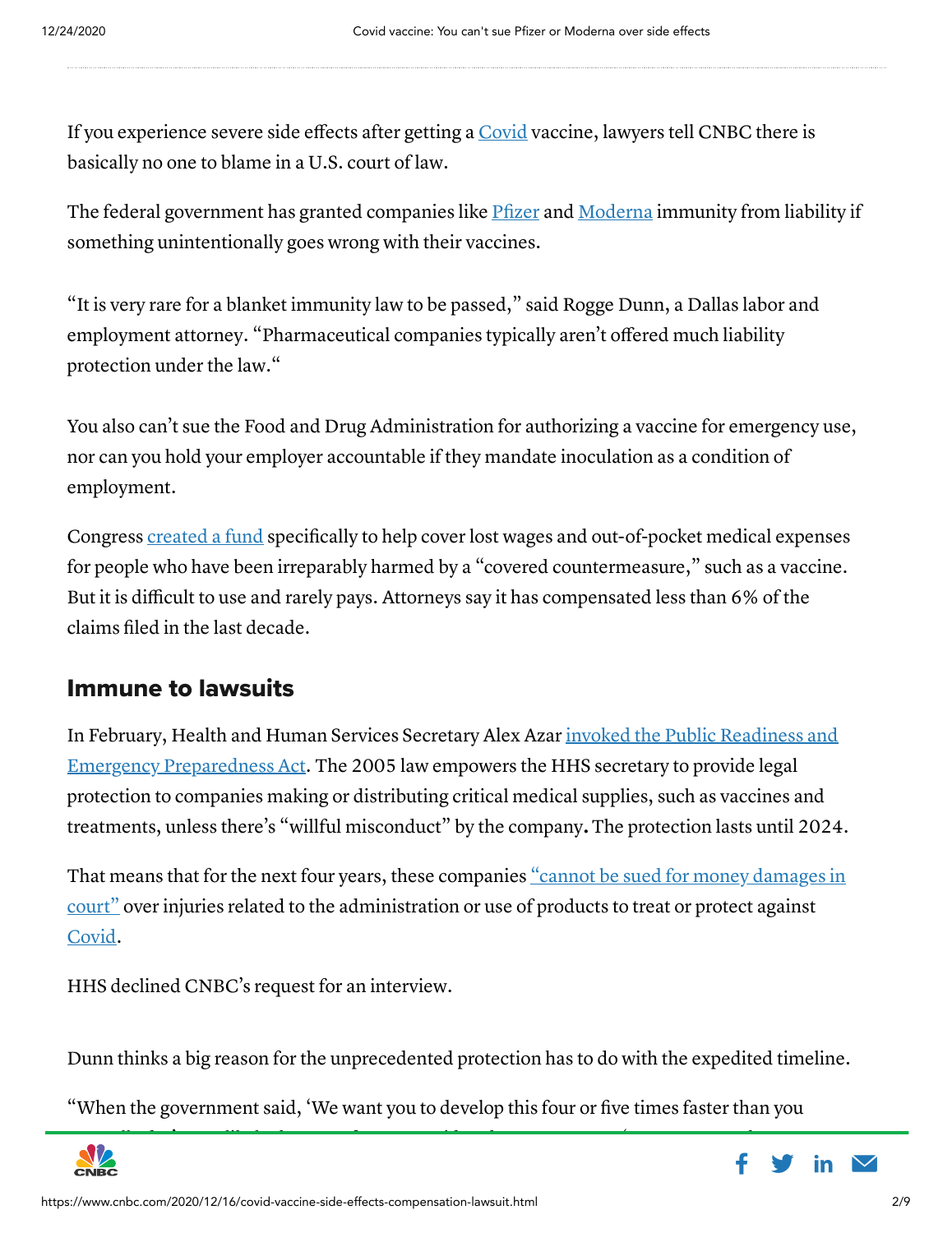### $\triangle$  It is very rare for a blanket immunity law to be passed.... Pharmaceutical companies typically aren't offered much liability protection under the law.

DALLAS LABOR AND EMPLOYMENT ATTORNEY —Rogge Dunn

The quickest vaccine ever developed was for mumps. It took four years and was licensed in 1967. Pfizer's Covid-19 vaccine was developed and cleared for [emergency](https://www.cnbc.com/coronavirus-vaccine-treatment-news/) use in eight months — a fact that has fueled public mistrust of the coronavirus inoculation in the U.S.

Roughly 4 in 10 Americans say they would "definitely" or "probably" not get vaccinated, according to a recent survey by the **Pew [Research](https://www.pewresearch.org/science/2020/12/03/intent-to-get-a-covid-19-vaccine-rises-to-60-as-confidence-in-research-and-development-process-increases/) Center**. While this is lower than it was two months ago, it still points to a huge trust gap.

But drugmakers like Pfizer continue to reassure the public no shortcuts were taken. "This is a vaccine that was developed without cutting corners," CEO Dr. Albert Bourla said in an [interview](https://www.cnbc.com/video/2020/12/14/pfizer-ceo-albert-bourla-on-vaccine-hesitancy-trust-science.html) with CNBC's "Squawk Box" on Monday. "This is a vaccine that is getting approved by all authorities in the world. That should say something."

The legal immunity granted to pharmaceutical companies doesn't just guard them against lawsuits. Dunn said it helps lower the cost of the immunizations.

"The government doesn't want people suing the companies making the Covid vaccine. Because then, the manufacturers would probably charge the government a higher price per person per dose," Dunn explained.

Pfizer and Moderna did not return CNBC's request for comment on their legal protections.

### Is anyone liable?

Remember, vaccine manufacturers aren't the ones approving their product for mass distribution. That is the job of the FDA.

Which begs the question, can you sue the U.S. government if you have an extraordinarily bad reaction to a vaccine?

Again, the answer is no.



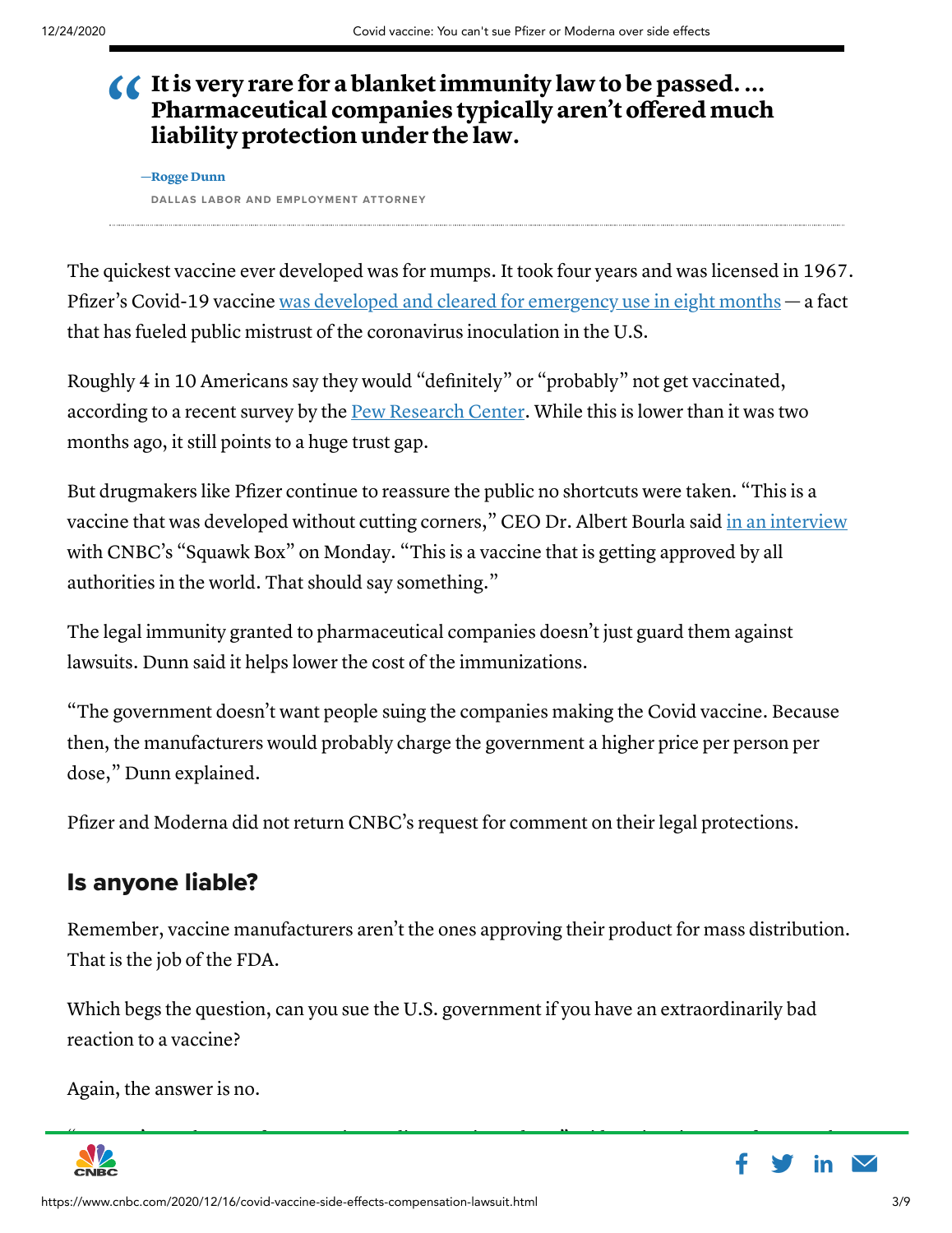Sovereign immunity came from the king, explains Dunn, referring to British law before the American Revolution. "You couldn't sue the king. So, America has sovereign immunity, and even each state has sovereign immunity."

There are limited exceptions, but Dunn said he doesn't think they provide a viable legal path to hold the federal government responsible for a [Covid](https://www.cnbc.com/coronavirus/) vaccine injury.

Bringing workers back to the office in a post-Covid world also carries with it a heightened fear of liability for employers. Lawyers across the country say their corporate clients are reaching out to them to ask whether they can require employees to get immunized.



India Medley, Chief Nurse Officer at Howard University Hospital, receives the Covid-19 vaccine at Howard University Hospital in Washington, DC, on December 15, 2020.

Nicholas Kamm | AFP | Getty Images

Dunn's clients who run businesses serving customers in person or on site are most interested in mandating a Covid vaccine for staff.

"They view it as a selling point," Dunn said. "It's particularly important for restaurants, bars, gyms and salons. My clients in that segment of the service industry are looking hard at making it mandatory, as a sales point to their customers."



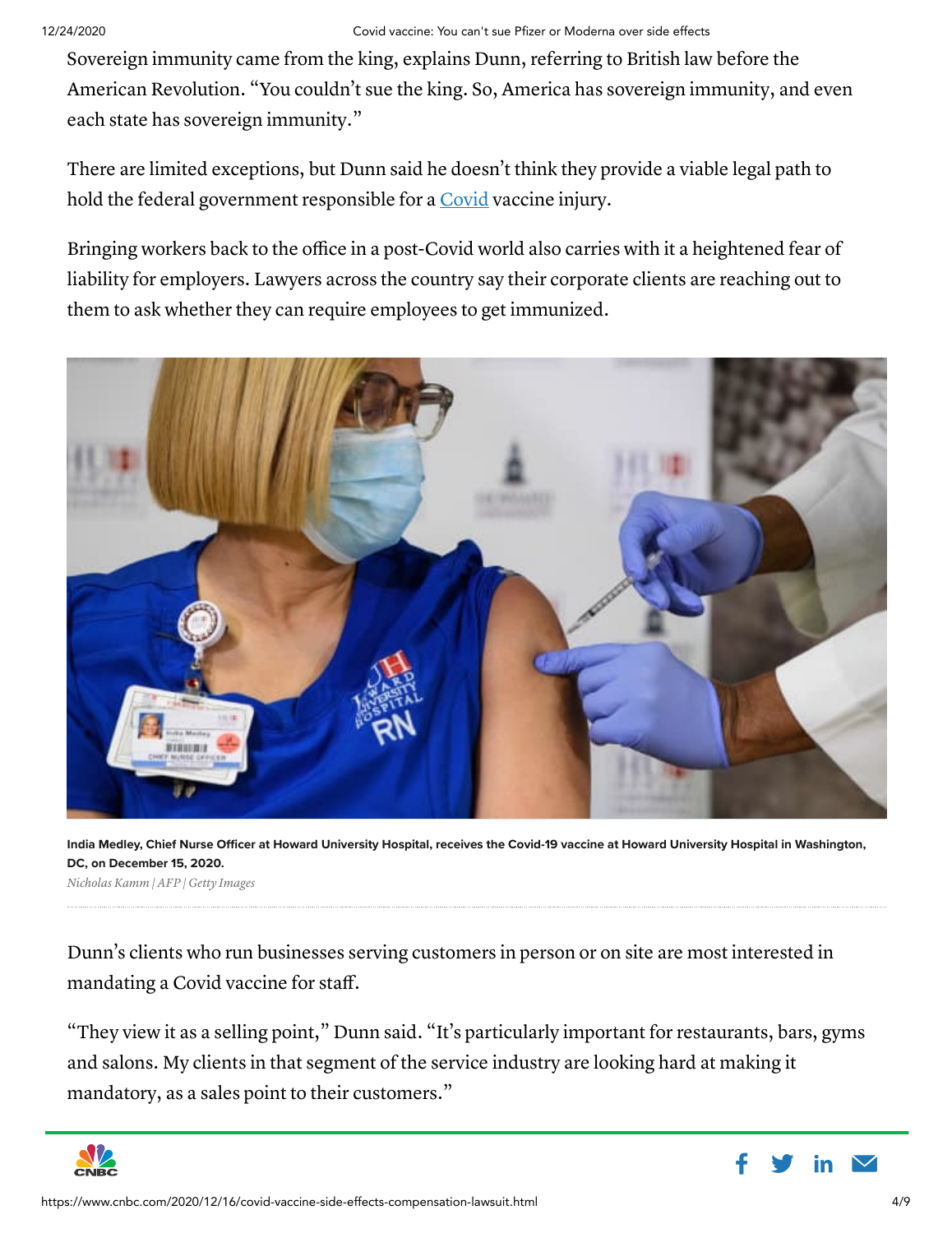#### 12/24/2020 Covid vaccine: You can't sue Pfizer or Moderna over side effects

While this is in part a public relations tactic, it is legally within an employer's rights to impose such a requirement.

"Requiring a vaccine is a health and safety work rule, and employers can do that," said Reiss.

There are a few notable exceptions. If a work force is unionized, the collective bargaining agreement may require negotiating with the union before mandating a vaccine.

Anti-discrimination laws provide some protections as well. Under the Americans with Disabilities Act, workers who don't want to be vaccinated for medical reasons are eligible to request an exemption. If taking the vaccine is a violation of a "sincerely held" religious belief, Title VII of the Civil Rights Act of 1964 would potentially provide a way to opt out.

Should none of these exemptions apply, employees may have some legal recourse if they suffer debilitating side effects following a work-mandated Covid inoculation.

Attorneys say claims would most likely be routed through worker's compensation programs and treated as an on-the-job injury.

"But there are significant limits or caps on the damages an employee can recover," said Dunn. He added that it would likely be difficult to prove.

Mandatory vaccination protocols, however, may not happen until the FDA formally approves the vaccines and grants Pfizer and [BioNTech](https://www.cnbc.com/quotes/?symbol=BNTX) or [Moderna](https://www.cnbc.com/quotes/?symbol=MRNA) a license to sell them, which will take several more months of data to show their safety and effectiveness.

"An emergency use authorization is not a license," said Reiss. "There's a legal question as to whether you can mandate an emergency observation. The language in the act is somewhat unclear on that."

# \$50,000 a year

The government has created a way for people to recover some damages should something go wrong following immunization.

In addition to the legal immunity, the PREP Act [established](https://www.hrsa.gov/cicp/about#:~:text=In%20addition%20to%20liability%20protections,by%20the%20Secretary%20pursuant%20to) the [Countermeasures](https://www.hrsa.gov/cicp/about) Injury Compensation Program (CICP), which [provides](https://www.hrsa.gov/cicp/filing-benefits) benefits to eligible individuals who suffer serious injury from one of the protected companies.

The [little-known](https://www.hrsa.gov/about/index.html#:~:text=The%20Health%20Resources%20and%20Services,isolated%2C%20economically%20or%20medically%20vulnerable.&text=HRSA%20oversees%20organ%2C%20bone%20marrow%20and%20cord%20blood%20donation.) government program has been around for a [decade](https://www.cdc.gov/mmwr/preview/mmwrhtml/mm5925a5.htm), and it is managed by an



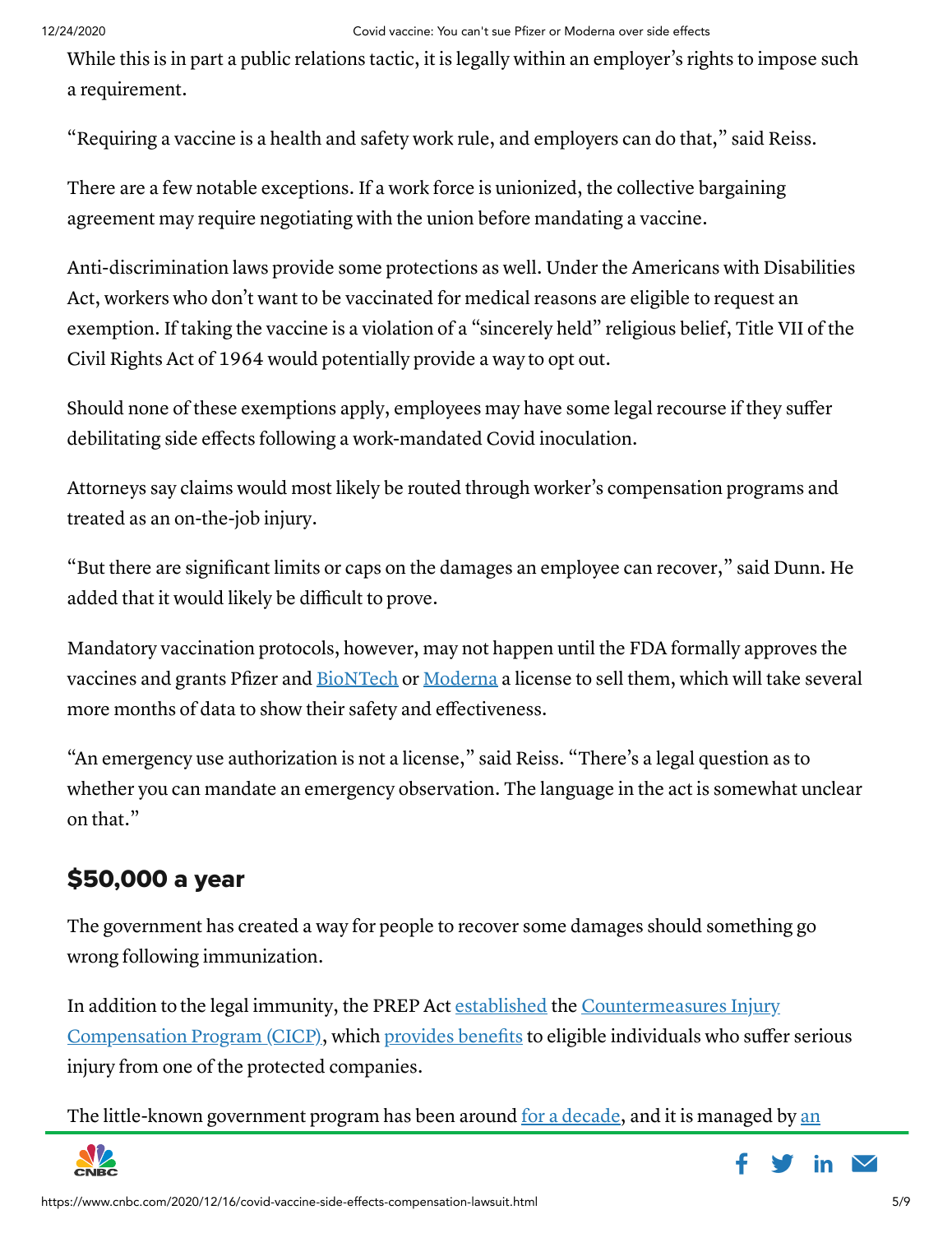the H1N1 and anthrax [vaccines.](https://www.hrsa.gov/get-health-care/conditions/counter-measures-comp/cm-prep.html)

If a case for [compensation](https://www.hrsa.gov/sites/default/files/hrsa/cicp/cicp-request-form-instructions.pdf) through the CICP is successful, the program provides up to  $$50,000$ per year in unreimbursed lost wages and out-of-pocket medical expenses. It won't cover legal fees or anything to compensate for pain and suffering.

It is also capped at the death benefit of \$370,376, which is the most a surviving family member receives in the event that a Covid vaccine proves to be fatal.

But experts specializing in vaccine law say it is difficult to navigate. "This government compensation program is very hard to use," said Reiss. "The bar for compensation is very high."

Also worrisome to some vaccine injury lawyers is the fact that the CICP has rejected a majority of the compensation requests made since the program began 10 years ago. Of the 499 claims filed, the CICP has compensated  $\frac{only}{29}$  [claims](https://www.hrsa.gov/cicp/cicp-data), totaling more than \$6 million.

### **CO** People who are harmed by a Covid vaccine deserve to be compensated fast and generously. The PREP Act doesn't do that.

PROFESSOR AT THE UNIVERSITY OF CALIFORNIA HASTINGS COLLEGE OF LAW —Dorit Reiss

David Carney, vice president of the Vaccine Bar Association, said the CICP might deny a claim for a variety of reasons. "One reason might be that the medical records don't support a claim," said Carney, who regularly deals with vaccine injury cases. "We have to litigate a lot of really complex issues ... and provide a medical basis for why the injury occurred."

Proving an injury was a direct result of the Covid vaccine could be difficult, according to Carney. "It's not as simple as saying. 'Hey, I got a Covid treatment, and now I have an injury.' There is a lot of burden of proof there."

There is also a strict [one-year](https://www.hrsa.gov/sites/default/files/hrsa/cicp/cicp-request-form-instructions.pdf) statute, meaning that all claims have to be filed within 12 months of receiving the vaccine.

"People who are harmed by a Covid vaccine deserve to be compensated fast and generously," said Reiss. "The PREP Act doesn't do that."

Lawyers tell CNBC that it would make more sense for Covid vaccine injuries to instead be routed



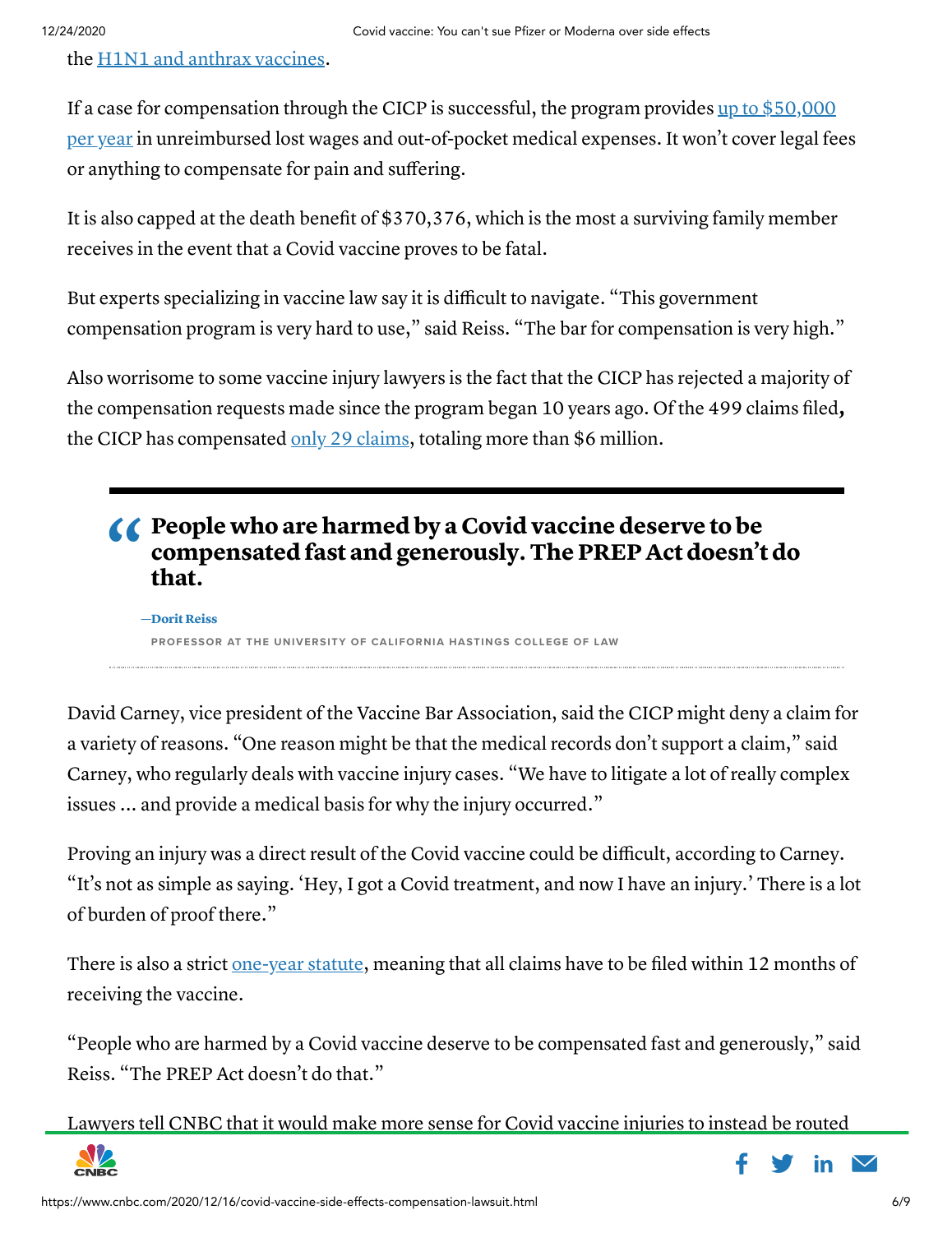#### 12/24/2020 Covid vaccine: You can't sue Pfizer or Moderna over side effects

Program, which handles claims for 16 routine [vaccines.](https://www.hrsa.gov/vaccine-compensation/covered-vaccines/index.html) Known [colloquially](https://www.hrsa.gov/vaccine-compensation/index.html) as "vaccine court," the program paid on about 70% of [petitions](https://www.hrsa.gov/sites/default/files/hrsa/vaccine-compensation/data/data-statistics-report.pdf) adjudicated by the court from 2006 to 2018.

And since it began [considering claims](https://www.hrsa.gov/sites/default/files/hrsa/vaccine-compensation/data/data-statistics-report.pdf) in 1988, the VICP has paid approximately \$4.4 billion in total compensation. That dwarfs the CICP's roughly \$6 million in paid benefits over the life of the program.

The VICP also gives you more time to file your claim. You have three [years](https://www.law.cornell.edu/uscode/text/42/300aa-16) from the date of the first symptom to file for compensation.

"The VICP allows for recovery of pain and suffering, attorney's fees, along with medical expenses and lost wages, if any," said Michael Maxwell, a lawyer who practices in the areas of business litigation and personal injury. "Under the CICP, it's only lost wages and out-of-pocket medical expenses. That's it, unless there's a death."

The Covid-19 vaccines, however, aren't on the list of eligible vaccines.

Reiss said the best fix would be to change VICP's rulebook to add Covid vaccines to its list of covered inoculations. "That will require legislative change. I hope that legislative change happens."





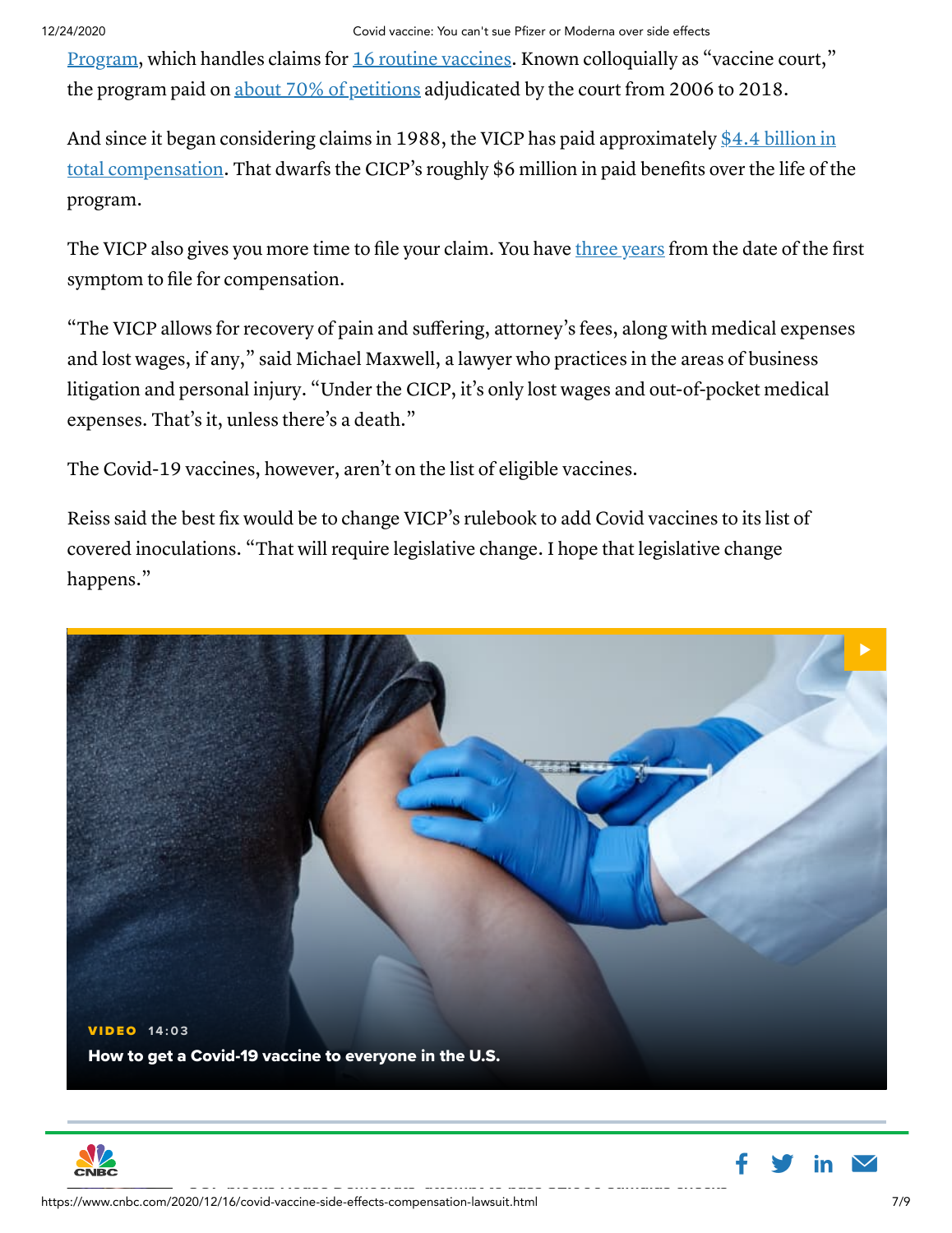[2](https://www.cnbc.com/2020/12/24/brexit-uk-eu-strike-historic-trade-deal.html)



[UK and EU strike historic post-Brexit trade deal](https://www.cnbc.com/2020/12/24/brexit-uk-eu-strike-historic-trade-deal.html)



[\\$600 stimulus checks won't cover 1 month's rent in most of the country](https://www.cnbc.com/2020/12/24/600-dollar-stimulus-checks-wont-cover-one-months-rent-in-most-of-the-country-.html)



[\\$2,000 stimulus checks blocked by House Republicans. Here's how much you're likely to](https://www.cnbc.com/2020/12/24/2000-stimulus-checks-fail-to-pass-house-600-likely-coming-instead.html) get instead



[Stocks making the biggest moves in the premarket: FireEye, Alibaba, C3.ai & more](https://www.cnbc.com/2020/12/24/stocks-making-the-biggest-moves-in-the-premarket-fireeye-alibaba-c3ai-more.html)

## *<u>SBCNBC</u>*

| <b>Subscribe to CNBC PRO</b> |  |    | <b>Licensing &amp; Reprints</b>                         |  |
|------------------------------|--|----|---------------------------------------------------------|--|
| <b>CNBC Councils</b>         |  |    | <b>Supply Chain Values</b>                              |  |
| <b>CNBC on Peacock</b>       |  |    | <b>Advertise With Us</b>                                |  |
| <b>Join the CNBC Panel</b>   |  |    | <b>Digital Products</b>                                 |  |
| <b>News Releases</b>         |  |    | <b>Closed Captioning</b>                                |  |
| <b>Corrections</b>           |  |    | <b>About CNBC</b>                                       |  |
| <b>Internships</b>           |  |    | <b>Site Map</b>                                         |  |
| <b>Podcasts</b>              |  |    | <b>Ad Choices</b>                                       |  |
| <b>Careers</b>               |  |    | <b>Help</b>                                             |  |
| Contact                      |  |    |                                                         |  |
|                              |  |    |                                                         |  |
|                              |  | in | ගු<br>$\mathbf{E}$<br>$\vert \blacktriangleright \vert$ |  |